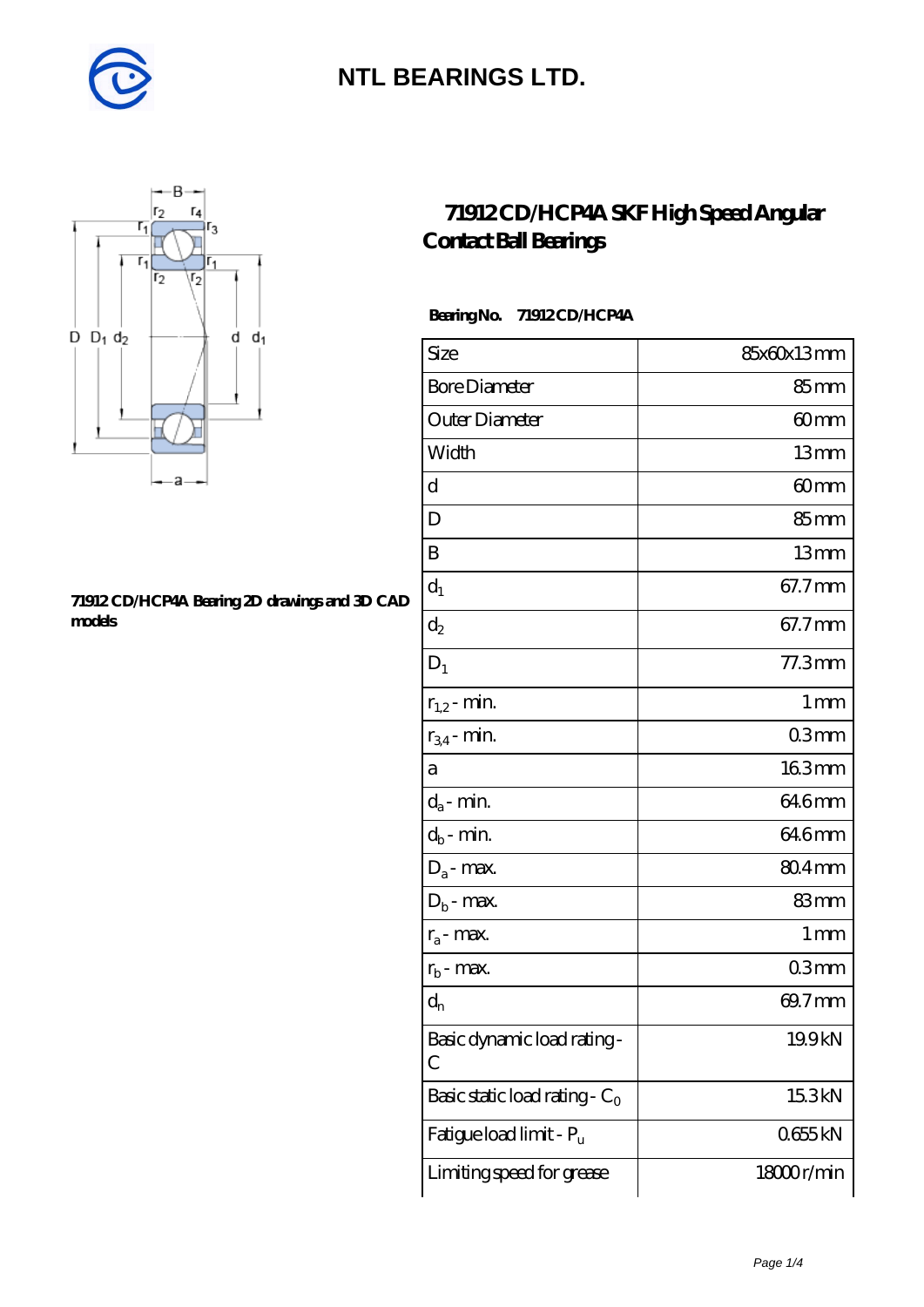

| lubrication                           |                   |
|---------------------------------------|-------------------|
| Limiting speed for oil<br>lubrication | 28000mm/min       |
| Ball - $D_w$                          | 7.938mm           |
| Ball - z                              | 24                |
| $G_{ref}$                             | 27 <sub>cm3</sub> |
| Calculation factor - $f_0$            | 105               |
| Preload class $A - G_A$               | 70N               |
| Preload class B - G <sub>B</sub>      | 140N              |
| Preload class $C - G_C$               | 280N              |
| Preload class $D - G_D$               | 560N              |
| Calculation factor - f                | 1.17              |
| Calculation factor - f                | $\mathbf{I}$      |
| Calculation factor - $f_{2A}$         | 1                 |
| Calculation factor - $f_{2B}$         | 1.07              |
| Calculation factor - $f_{\chi}$       | 1.12              |
| Calculation factor - $f_{2D}$         | 1.18              |
| Calculation factor - f <sub>HC</sub>  | 1.04              |
| Preload class A                       | 56N/micron        |
| Preload class B                       | 74N/micron        |
| Preload class C                       | 102N/micron       |
| Preload class D                       | 145N/micron       |
| $d_1$                                 | 67.7mm            |
| $\mathrm{d}_2$                        | 67.7mm            |
| $D_1$                                 | 77.3mm            |
| $r_{1,2}$ min.                        | 1 mm              |
| $r_{34}$ min.                         | 03mm              |
| $d_{a}$ min.                          | 64.6mm            |
| $d_b$ min.                            | 64.6mm            |
| $D_a$ max.                            | $804$ mm          |
|                                       |                   |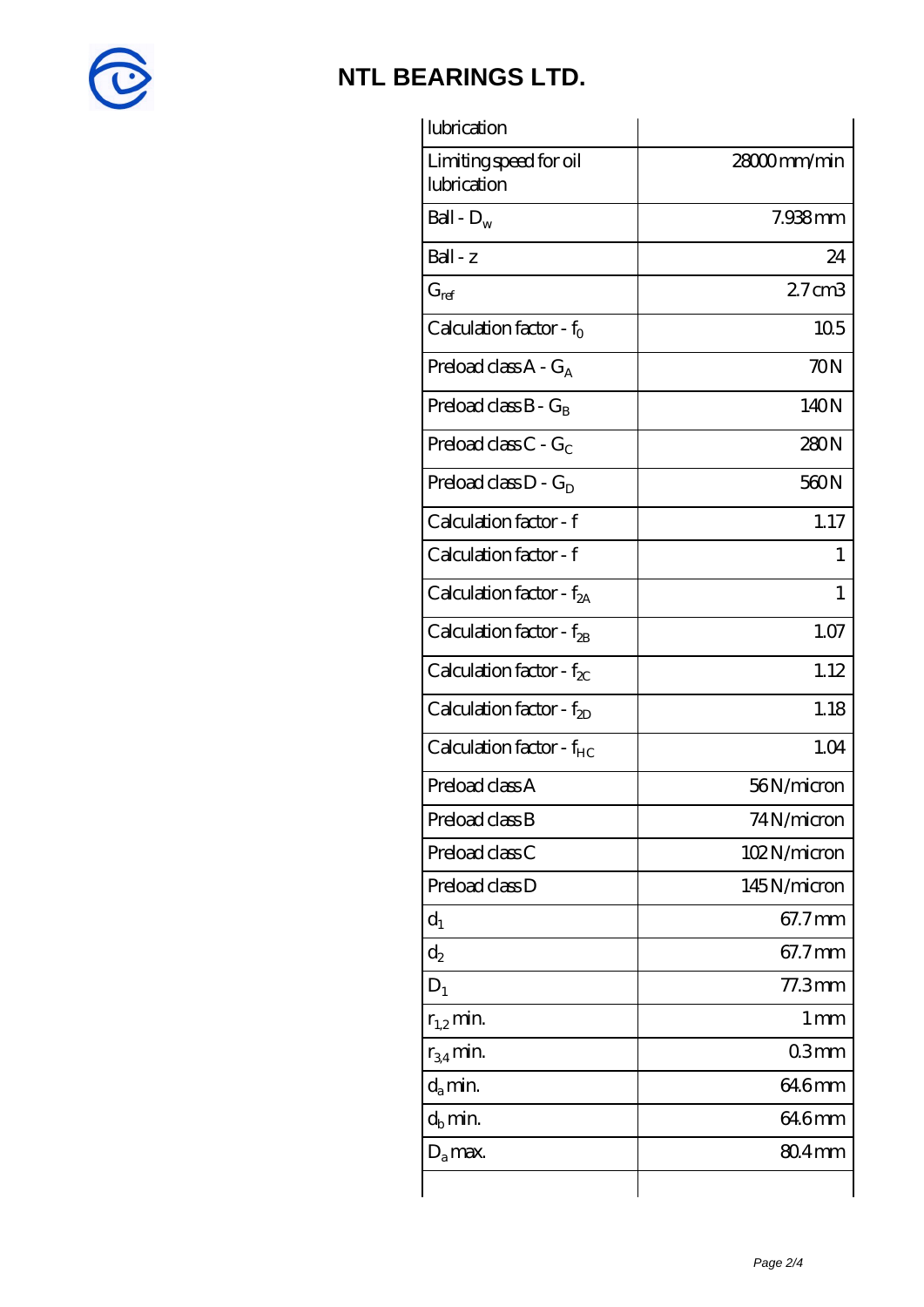

| 83mm              |
|-------------------|
| $1 \,\mathrm{mm}$ |
| 03mm              |
| 69.7mm            |
| 19.9kN            |
| 15.3kN            |
| 0655kN            |
| 18000r/min        |
| 28000r/min        |
| 7.938mm           |
| 24                |
| $27 \text{ cm}^3$ |
| 70N               |
| 56N/μ m           |
| 140N              |
| 74N/µ m           |
| 280N              |
| 102N/μ m          |
| 560N              |
| $145N/\mu$ m      |
| 1.17              |
| 1                 |
| 1                 |
| 1.07              |
| 1.12              |
| 1.18              |
| 1.04              |
|                   |